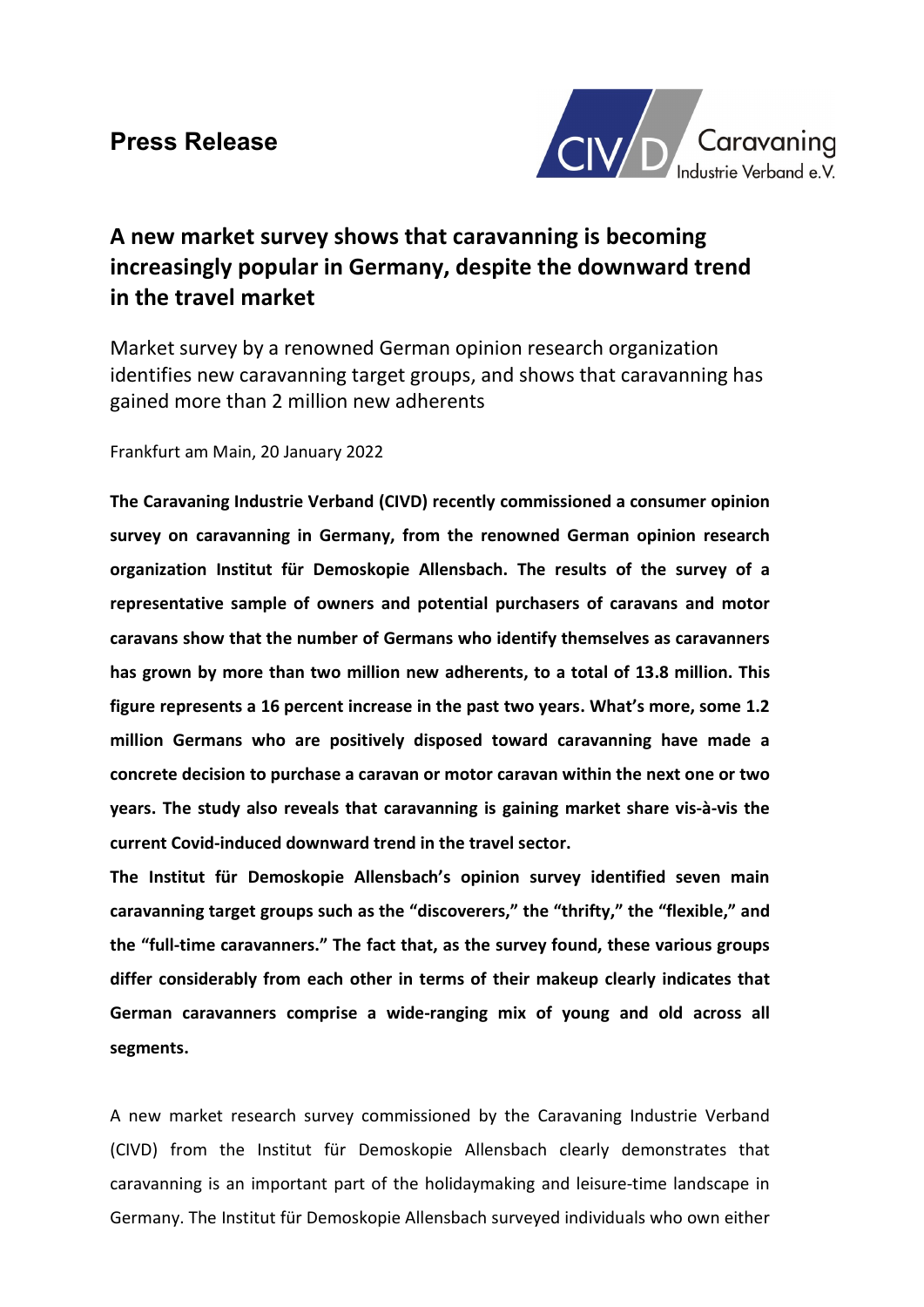a caravan or a motor caravan, as well as Germans who may be interested in owning a caravan or motor caravan at some point in the future. In addition, the pollsters were able to gain new insights via a representative secondary analysis of data from the Allensbach Market and Advertising Media Analysis, based on around 23,000 interviews per year. This analysis clearly shows that the popularity of caravanning, in its capacity as a popular type of holiday in the great outdoors, has grown, even during the pandemic, and has spawned a sizeable group of new aficionados of caravanning consisting of more than two million German holidaymakers. The result: an increase in this group of caravanning enthusiasts from 11.6 million to 13.8 million Germans, among those 14 years of age or older. The long-term perspective also shows that, although this growth rate may well have been fostered by Covid, the pandemic was by no means the sole or root cause of the increase. Caravanning gained 40 percent of its adherents between 2017 and 2021, and 16 percent over the past two years. A look backward at intentions to purchase a caravan or motor caravan is equally revealing. Relative to 2015, there has been a significant increase of 1.2 million Germans who engage in caravanning and who plan to purchase a caravan or motor caravan sometime within the next 12-24 months.

#### A steady tendency toward the intention to purchase a motor caravan

The Institut für Demoskopie Allensbach survey also reveals a clear trend when it comes to purchase decisions concerning caravans or motor caravans. 66 percent of the survey respondents who were planning to purchase a vehicle for the purpose of going on holiday opted for a motor caravan. 53 percent of the respondents in this group stated that they intend to purchase a used motor caravan, and 13 percent said that they plan to purchase a new vehicle. Of the 11 percent of respondents who said they plan to purchase a caravan, 8 percent said they would opt for a used vehicle, and 3 percent said they would be purchasing a new vehicle.

### Purchase criteria for caravans and motor caravans

The Institut für Demoskopie Allensbach survey also investigated purchase criteria and found that, irrespective of whether a respondent intends to purchase a new or used vehicle, price is the key factor (80 percent of respondents), along with vehicle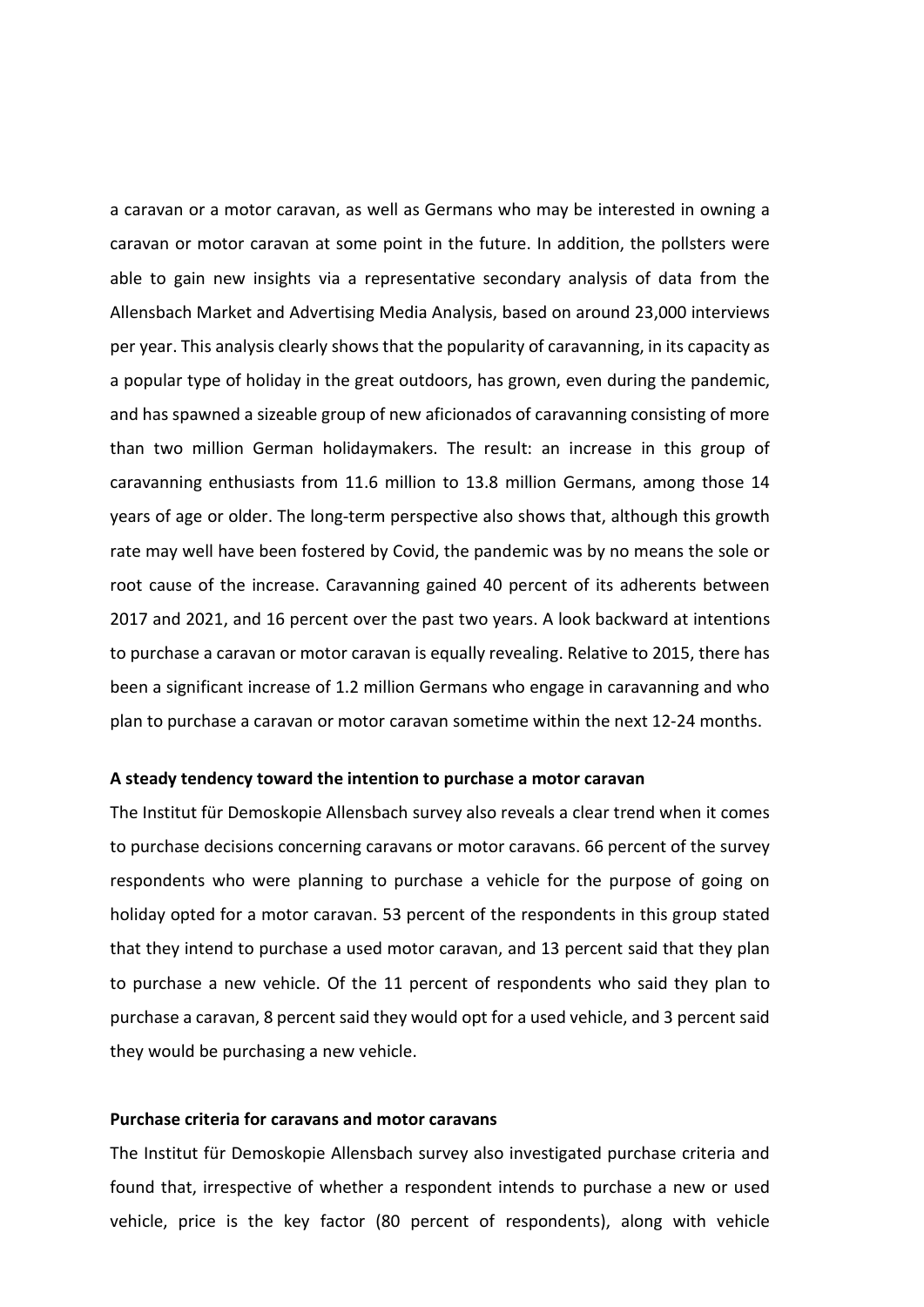appurtenances. And for 58 percent of respondents, vehicle size is an important consideration when it comes to purchasing a caravan or motor caravan. On the other hand, the number of persons that a caravan or motor caravan sleeps is an important purchase criteria for less than half (43 percent) of the persons surveyed.

The survey also found that 40 percent of respondents rented a caravan or motor caravan prior to purchasing one. According to the survey data in this regard, 26 percent of respondents rented a motor caravan, 9 percent rented a caravan, and 4 percent rented both types of vehicles.

### The market survey identified seven main caravanning target groups

The Institut für Demoskopie Allensbach's comprehensive analysis of caravanning target groups yielded exciting insights as well, concerning caravanning target groups. These target groups are as follows: the "discoverers," the "thrifty," the "flexible," the "priceconscious," the "steady" the "passionate devotees," the and the "full-time caravanners." The members of the newly identified "discoverers" target group, which represents 17 percent of the survey's respondents, do most of their caravanning via short trips, in a caravan, and in the company of children. The "flexible" group comprises the same proportion of the respondents, in their capacity as the target group known as the "double-income no-kids target group" – namely middle-aged couples who enjoy going on short holidays, in a motor caravan, and who prefer holiday locations that are less frequented. Well-to-do Best Agers, in their capacity as full-time caravanners, enjoy the privilege of travelling year-round in their own motor caravans, with a penchant for spending time in cities.

The Institut für Demoskopie Allensbach's market survey also provides insight into the caravanning related views of millenials, who constitute the next generation of caravanners. As a target group, millenials attach particular importance to sustainability and environmental protection, values they feel that travel via caravanning is fully compatible with. Caravaning Industrie Verband (CIVD) Managing Director Daniel Onggowinarso had this to say about the main takeaway from the Institut für Demoskopie Allensbach market survey: "I find it interesting that, according to the